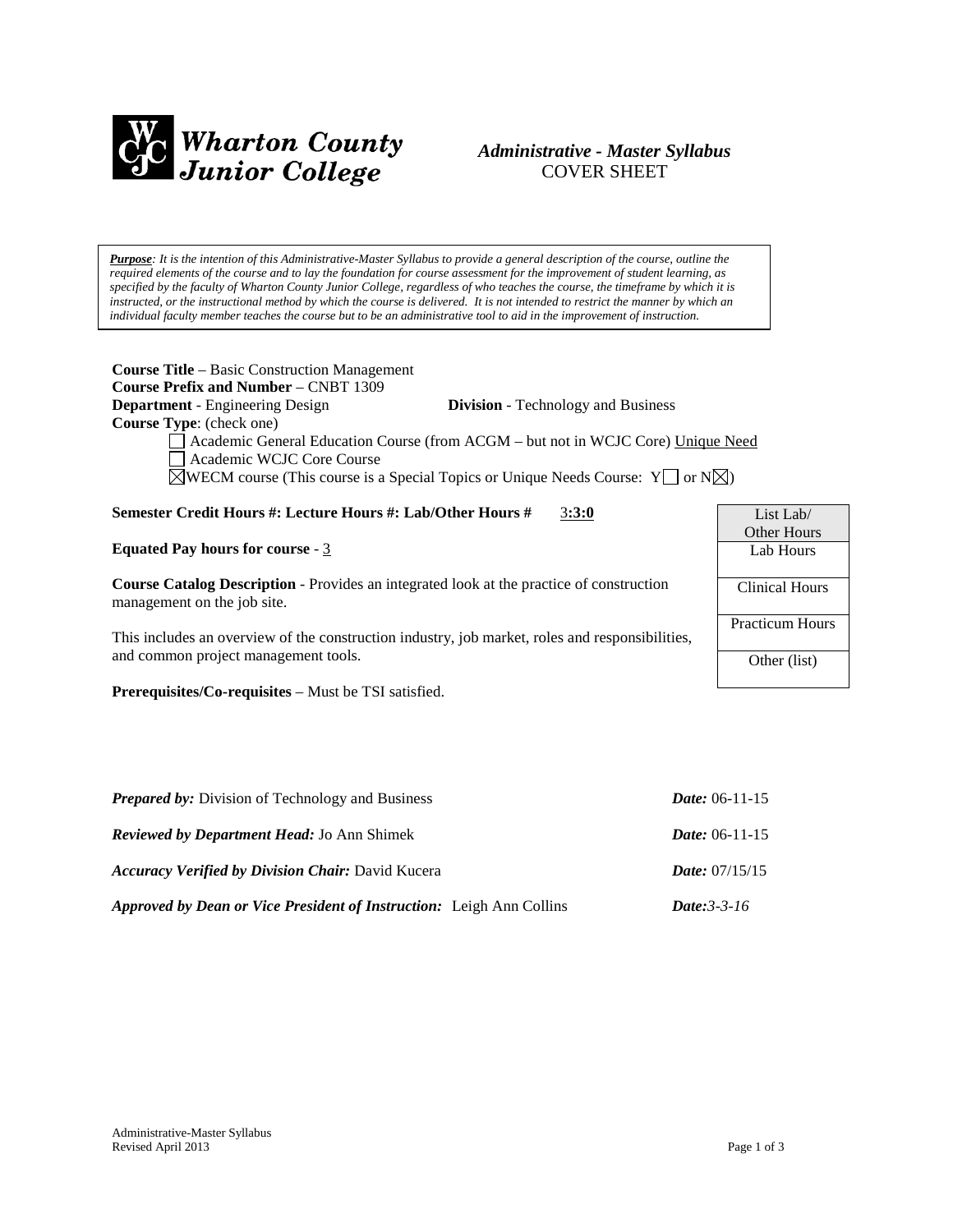

**I. Topical Outline** – Each offering of this course must include the following topics (be sure to include information regarding lab, practicum, clinical or other non-lecture instruction):

- Introduction Size and Sectors of the USA Construction Market
- Construction Terminology
- Principals of Management
- Skills for human resource management
- Business Law Formation of construction business
- Design Process
- Estimating Cost, layout, materials delivery and erection process
- Safety and loss control plan
- Construction Documents
- Scheduling
- Procurement
- Project Planning and Control Tools
- Ethics
- Computer applications for Construction Management

#### **II. Course Learning Outcomes**

| <b>Learning Outcomes</b>                                | <b>Methods of Assessment</b>                    |
|---------------------------------------------------------|-------------------------------------------------|
| Upon successful completion of this course, students     |                                                 |
| will:                                                   |                                                 |
| 1. Describe the basic skills used in human resources    |                                                 |
| management                                              | Learning outcomes $1 - 11$ will be assessed by: |
| 2. Identify the tools and techniques used by the job    |                                                 |
| site manager in planning and scheduling a               | <b>Ouizzes</b>                                  |
| construction project                                    | Classwork                                       |
| 3. Develop a site layout plan for equipment and         | Final Exam                                      |
| materials delivery and erection process                 |                                                 |
| 4. Develop a safety and loss control plan for a typical |                                                 |
| construction project                                    |                                                 |
| 5. Explain the use of construction documents on the     |                                                 |
| construction project                                    |                                                 |
| 6. Explain the purpose of weekly project meetings       |                                                 |
| 7. Define terminology common to the construction        |                                                 |
| management industry                                     |                                                 |
| 8. Demonstrate a comprehension of general               |                                                 |
| principles of management                                |                                                 |
| 9. Explain the role and responsibilities of all parties |                                                 |
| in the construction industry                            |                                                 |
| 10.10. Assess selected project planning and control     |                                                 |
| tools                                                   |                                                 |
| 11. Demonstrate the use of selected computer            |                                                 |
| applications in CM                                      |                                                 |
| 12. Evaluate safety concerns and protocol               |                                                 |
|                                                         |                                                 |